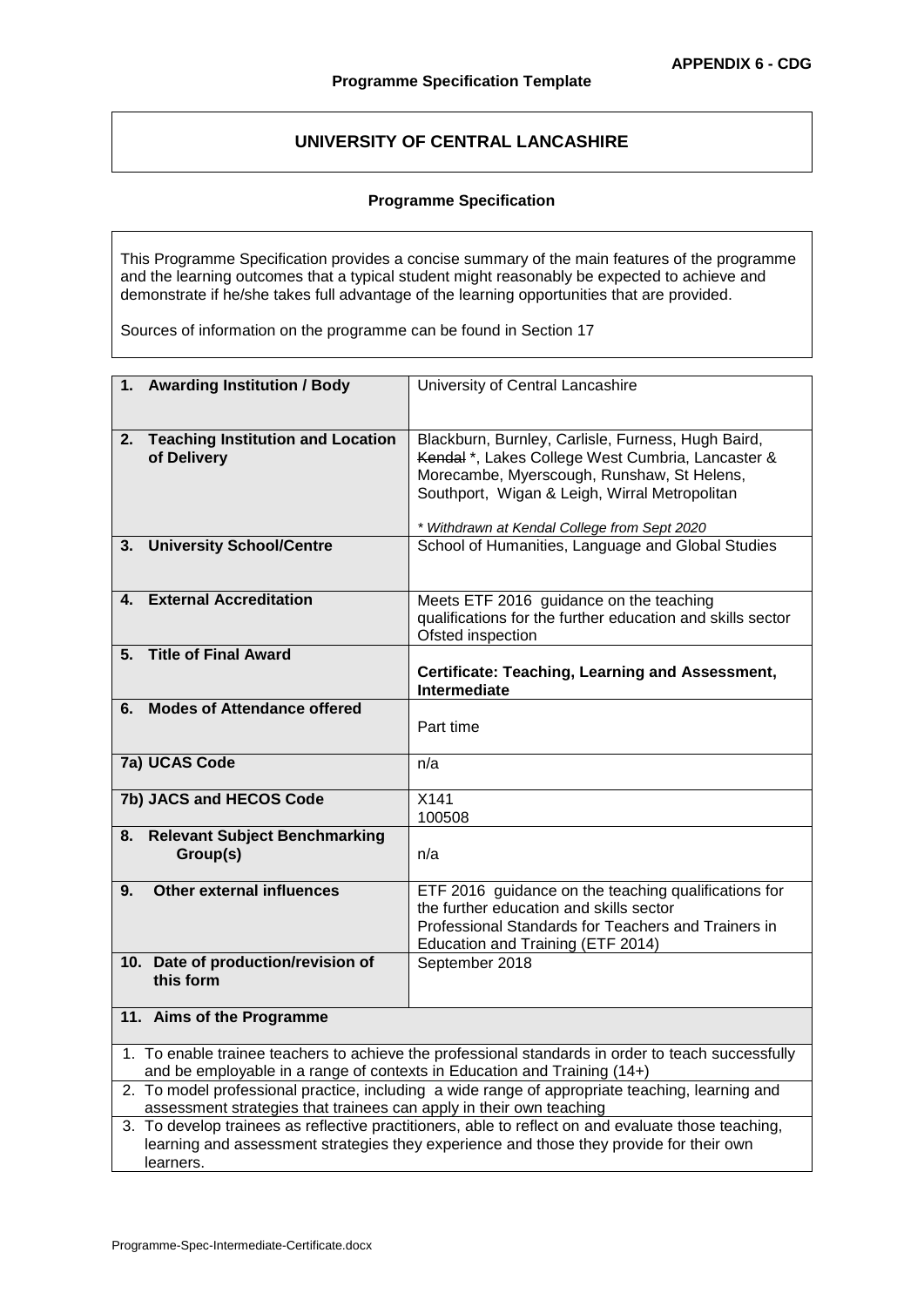# **Programme Specification Template**

4. To begin to develop a theoretical framework in education, research and pedagogy upon which trainees may build with confidence in order to meet the continually changing demands of Education and Training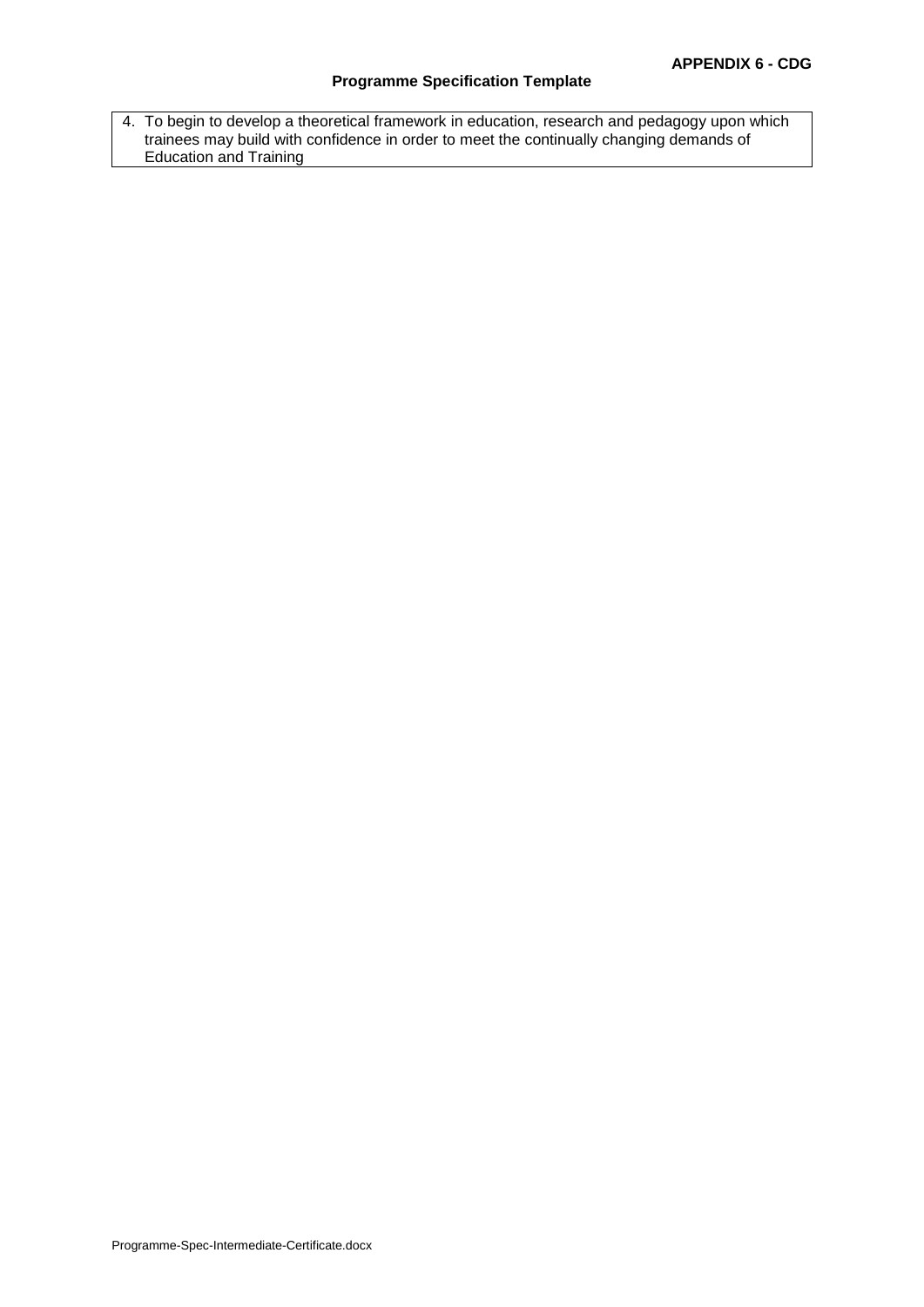**12. Learning Outcomes, Teaching, Learning and Assessment Methods** At the end of the **Intermediate Certificate in Teaching, Learning and Assessment** participants will be able to:

## **A. Knowledge and Understanding**

A1. Apply a range of teaching, learning and assessment theory and concepts to the deconstruction of their own practice

A2. Apply their knowledge of their own specialist subject to their teaching practice, and develop their specialist subject knowledge appropriately to support further teaching and learning

A3. Demonstrate understanding of motivation and classroom management strategies and how these can be applied in the development of effective learning environments when planning and teaching lessons

#### **Teaching and Learning Methods**

Significant learning takes place through the teaching placement. This includes the trainees' observation of experienced teachers and peers, the observation of the trainees' practice by the teacher education team and subject specialist mentors, and the professional discussion following observations.

Learning will be facilitated through a series of small and large group discussions, activities and tutorled sessions, using focused reading material, technology enhanced learning (TEL), Virtual Learning Environments (VLE) and materials from the trainees' own practice. Trainee teachers will experience predominantly inductive evidence-based teaching approaches, experiential and enquiry based learning and reflective practice strategies. They will be taught by teacher educators, guest specialists and their peers over the course of the programme.

#### **Assessment methods**

Assessment is varied and aligns to the expected outcomes for each module, as well as demonstrating good practice in both assessment of learning and assessment for learning on the programme. Assessment is diagnostic, formative and summative.

Overall assessment activity includes:

**Written assessments:** case studies, assignments, rationales for professional practice, reflective essays, professional reflective journals

**Presentations:** multimedia presentation

**Teaching activity**: micro and mini teach activity, developmental observation of teaching practice which focuses on the trainee's individual development with planning, teaching and resources, learning and assessment.

**Portfolio:** assessment for teaching practice module (TS1107) which focuses on professional development, achievement of professional standards and progress with teaching activity **Observations of others:** subject specialist teachers, peers and other advanced practitioners

# **B. Subject-specific skills**

B1. Use initial and diagnostic assessment together with specialist subject knowledge to identify the current skills and needs of learners to inform the planning of appropriate inclusive teaching and learning

B2. Plan, prepare, deliver and evaluate evidence based teaching, learning and assessment activities in their own curriculum for the benefit of all learners, Develop own English, Maths and TEL skills and embed in subject specialist learning to improve the learners' skills in these areas

B3. Select, adapt, create and evaluate resources that meet the needs of learners and the challenges of the curriculum in order to address fundamental British values, employability and enterprise, inclusivity and promote equality and value diversity

B4. Identify and challenge the potential barriers to learning that exist for learners, including SEND and socio-economic factors and implement appropriate strategies to support successful learning

#### **Teaching and Learning Methods**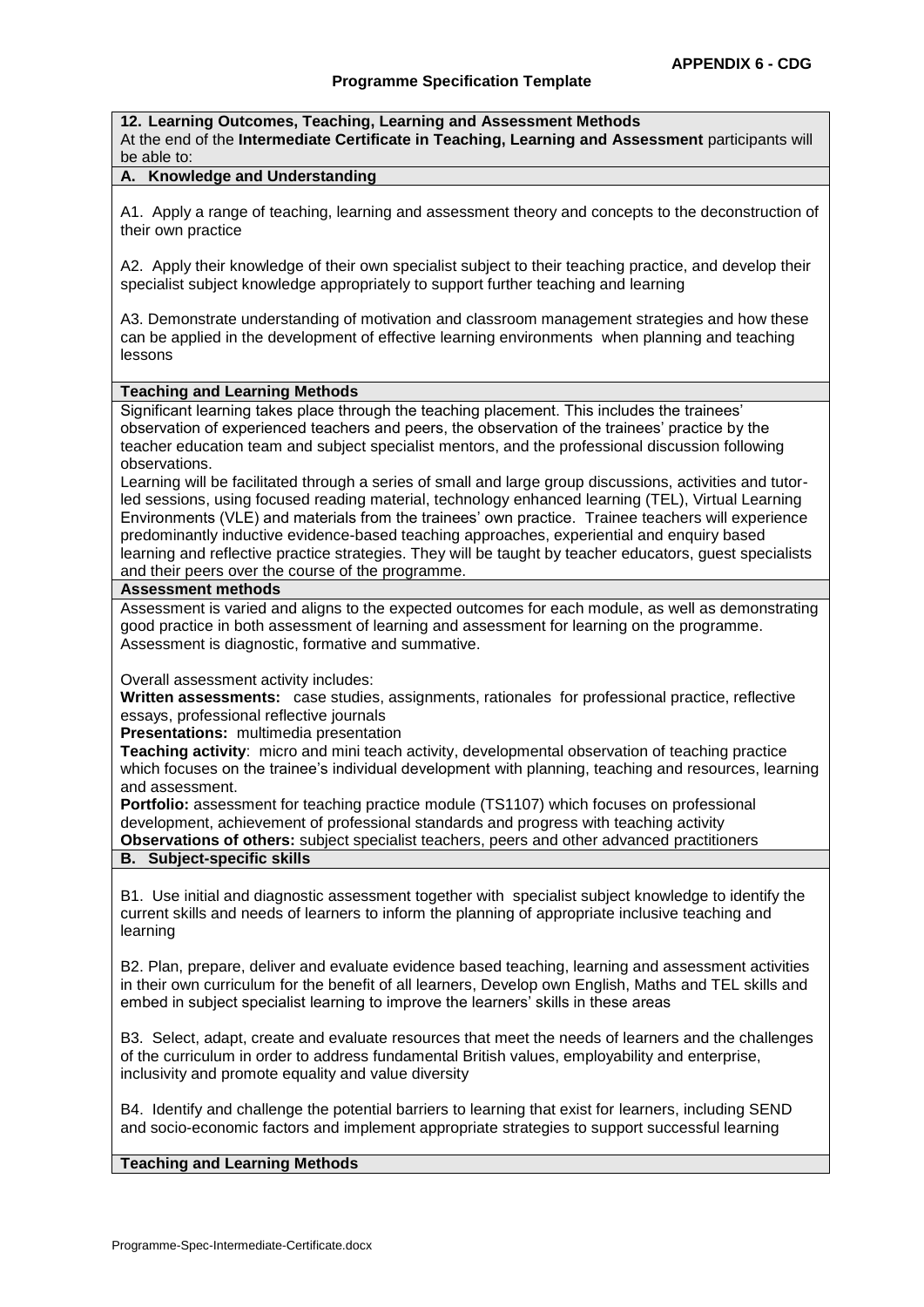Significant learning takes place through the teaching placement. This includes the trainees' observation of experienced teachers and peers, the observation of the trainees' practice by the teacher education team and subject specialist mentors, and the professional discussion following observations.

Learning will be facilitated through a series of small and large group discussions, activities and tutorled sessions, using focused reading material, technology enhanced learning (TEL), Virtual Learning Environments (VLE) and materials from the trainees' own practice. Trainee teachers will experience predominantly inductive evidence-based teaching approaches, experiential and enquiry based learning, reflective practice strategies and action research. They will be taught by teacher educators, guest specialists and their peers over the course of the programme

#### **Assessment methods**

Assessment is varied and aligns to the expected outcomes for each module, as well as demonstrating good practice in both assessment of learning and assessment for learning on the programme. Assessment is diagnostic, formative and summative. Assessment of teaching is also ipsative.

Overall assessment activity includes:

**Written assessments:** case studies, assignments, rationales for professional practice, , reflective essays, professional reflective journals

**Presentations:** multimedia presentation

**Teaching activity**: micro and mini teach activity, developmental observation of teaching practice which focuses on the trainee's individual development with planning, teaching and resources, learning and assessment.

**Portfolio:** assessment for teaching practice modules (TS1107) which focus on professional development, achievement of professional standards and progress with teaching activity **Observations of others:** subject specialist teachers, peers and other advanced practitioners

# **C. Thinking Skills**

C1. Work collaboratively with colleagues and peers to deconstruct and challenge practice with the specific purpose of improving and developing their practice and professional development

C2. Reflect on and evaluate current pedagogic research, theory and evidence-based practice in order to develop an informed approach to subject pedagogy.

# **Teaching and Learning Methods**

Significant learning takes place through the teaching placement. This includes the trainees' observation of experienced teachers and peers, the observation of the trainees' practice by the teacher education team and subject specialist mentors, and the professional discussion following observations.

Learning will be facilitated through a series of small and large group discussions, activities and tutorled sessions, using focused reading material, technology enhanced learning (TEL), Virtual Learning Environments (VLE) and materials from the trainees' own practice. Trainee teachers will experience predominantly inductive evidence-based teaching approaches, experiential and enquiry based learning, reflective practice strategies and action research. They will be taught by teacher educators, guest specialists and their peers over the course of the programme.

#### **Assessment methods**

Assessment is varied and aligns to the expected outcomes for each module, as well as demonstrating good practice in both assessment of learning and assessment for learning on the programme. Assessment is diagnostic, formative and summative.

Overall assessment activity includes:

**Written assessments:** case studies, assignments, rationales for professional practice, , reflective essays, professional reflective journals

**Presentations:** multimedia presentation

**Teaching activity**: micro and mini teach activity developmental observation of teaching practice which focuses on the trainee's individual development with planning, teaching and resources, learning and assessment.

**Portfolio:** assessment for teaching practice modules (TS1107) which focus on professional development, achievement of professional standards and progress with teaching activity **Observations of others:** subject specialist teachers, peers and other advanced practitioners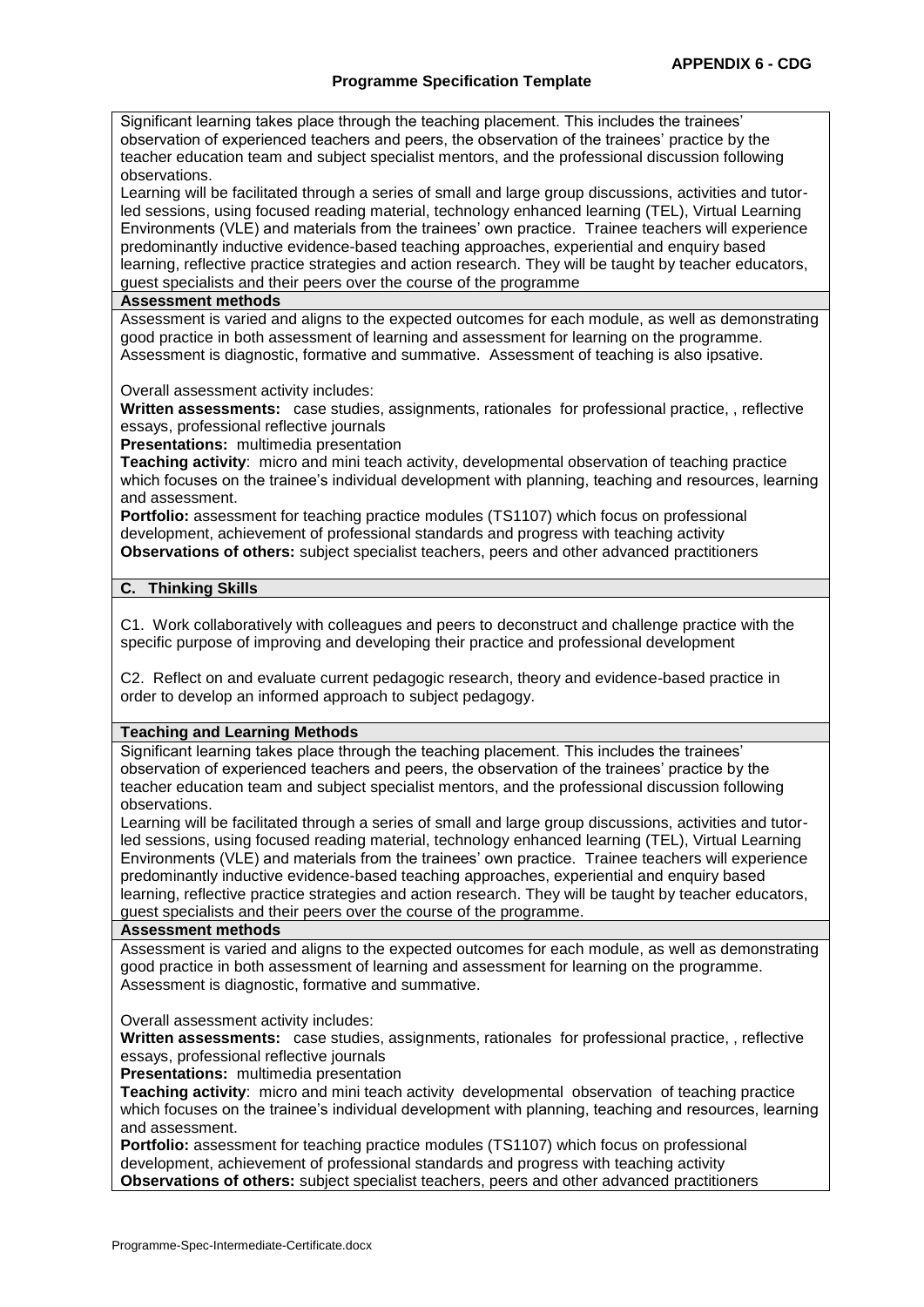#### **D. Other skills relevant to employability and personal development**

By the end of the **Intermediate Certificate in Teaching, Learning and Assessment** participants will be able to:

D1. Align their teaching practice to the Professional Standards for Teachers and Trainers in Education and Training (ETF 2014)

D2. Apply their acquired skills and knowledge to enable further professional development. **Teaching and Learning Methods**

Teaching for the above outcomes takes place through the observation of practice by the teacher education team and individual feedback discussions with the trainee. Over the course of the programme it is expected that feedback will develop into a professional dialogue between observer and trainee teacher. Trainees also observe the practice of others, in order to deconstruct classroom activity and begin to justify the teaching and learning strategies used by others in the classroom

#### **Assessment methods**

Assessment is varied and aligns to the expected outcomes for each module, as well as demonstrating good practice in both assessment of learning and assessment for learning on the programme. Assessment is diagnostic, formative and summative.

Overall assessment activity includes:

**Written assessments:** case studies, assignments, rationales for professional practice, , reflective essays, professional reflective journals

**Presentations:** multimedia presentation

**Teaching activity**: micro and mini teach activity developmental observation of teaching practice which focuses on the trainee's individual development with planning, teaching and resources, learning and assessment.

**Portfolio:** assessment for teaching practice modules (TS1107) which focus on professional development, achievement of professional standards and progress with teaching activity **Observations of others:** subject specialist teachers, peers and other advanced practitioners

|                                   | 13. Programme Structures* |                                                               | 14. Awards and Credits*       |                                                                                |  |  |  |  |  |
|-----------------------------------|---------------------------|---------------------------------------------------------------|-------------------------------|--------------------------------------------------------------------------------|--|--|--|--|--|
| Level                             | <b>Module</b><br>Code     | <b>Module Title</b>                                           | <b>Credit</b><br>rating       |                                                                                |  |  |  |  |  |
|                                   |                           |                                                               |                               |                                                                                |  |  |  |  |  |
| Level 5                           | TS2304                    | Curriculum Design and<br>Assessment                           | 20                            | Certificate: Teaching, Learning<br>and Assessment Intermediate (60<br>credits) |  |  |  |  |  |
| Level 4                           | TS1107                    | Teaching, Learning and<br>Assessment                          | 20                            | Certificate: Education and<br>Training, <i>Introductory</i> (40 credits)       |  |  |  |  |  |
|                                   | TS1106                    | Preparation for Education and<br>Training                     | 20                            | Certificate: Education and<br>Training, <i>Preparatory</i> (20 credits)        |  |  |  |  |  |
|                                   |                           | 75 hours of recorded teaching practice                        | Required in order to pass the |                                                                                |  |  |  |  |  |
|                                   |                           | 4 successful teaching practice observations totalling 4 hours | qualification                 |                                                                                |  |  |  |  |  |
| 15. Personal Development Planning |                           |                                                               |                               |                                                                                |  |  |  |  |  |

#### The teaching practice portfolio incorporates action planning for the development of teaching skills and also a Professional Development Individual learning Plan (ILP) that is completed by all trainee teachers on the Certificate in Education award and is an integral part of the programme.

The professional development ILP and other action plans they complete should help them to:

- identify areas of development where they need to focus attention and be pro-active about planning their academic study, professional development and career
- make links and gain a holistic overview of their studies
- reflect critically and become a more independent learner
- identify their learning from a variety of contexts and make the most of it.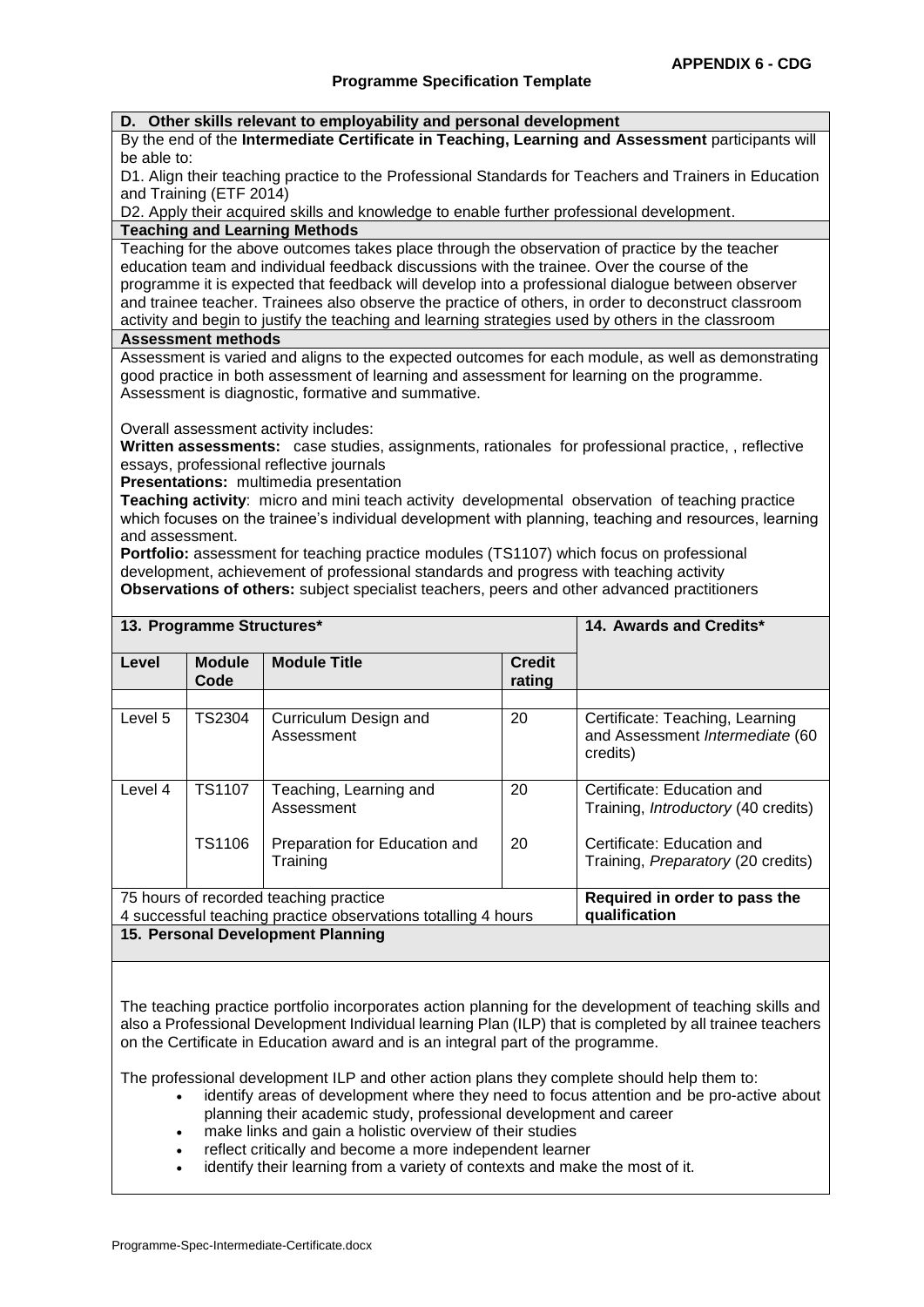The professional development planning and the use of reflective practice underpin the whole process from induction to programme completion and planning for future CPD activity.

Skills in reflection, self-evaluation, action planning for continuous development, and planning for future CPD activity are all evident in this qualification, being embedded within the theory and evidence base and also applied into assessment activities. The support given to trainees during this process comes initially from programme tutors in both taught sessions and tutorials and then expands into support from other advanced practitioners and curriculum mentors and finally the students' peers.

At the end of the programme each trainee will have completed their Teaching Practice Portfolio and Professional Development Plan, which will be used to identify further CPD requirements.

## **16. Admissions criteria\***

(including agreed tariffs for entry with advanced standing)

*\*Correct as at date of approval. For latest information, please consult the University's website.*

Admission to the Intermediate Certificate will be open to both new applicants to teaching and in-service teachers, trainers and tutors in adult, community, work-based and further education and the wider education sector, who, at the time of starting the scheme meet the following entry requirements:

- 1. A minimum of a Level 3 qualification in their teaching subject specialism.
- 2. Five GCSEs at Grade C/4 and above, or equivalent, to include English.
- 3. The ability to communicate fluently, accurately and effectively in professional spoken English (IELTS 7.5 or equivalent).
- 4. A teaching or training contract or voluntary placement for a minimum of 75 hours of teaching per academic year.

## **Teaching Hours**

The programme is extremely dependent upon trainee teachers being able to put into practice in their own classrooms the values, knowledge and professional skills they gain through their studies. It is a requirement of the programme that applicants should be employed or in a placement as teachers, trainers or tutors for a minimum of **75 hours during the programme.** Whilst this is a benchmark, in cases where the **quality, quantity or breadth** of the teaching is not sufficient to meet the requirements of the programme, it may be necessary to arrange for trainees to carry out some additional teaching. Teaching practice must be carried out predominantly with groups of five or more learners, although some individual teaching can be undertaken. Effective teaching practice experience should ideally include:

- different teaching practice locations/settings/contexts
- teaching across more than one level
- teaching a diverse range of learners
- experience of non-teaching roles

**17. Key sources of information about the programme**

UCLan sources:- [www.uclan.ac.uk/teachertraining](http://www.uclan.ac.uk/teachertraining) Fact sheet

 Partnership sources:- Partner college websites, Fact sheets, College prospectuses External sources:-

Ofsted [Initial Teacher Education inspection handbook](https://assets.publishing.service.gov.uk/government/uploads/system/uploads/attachment_data/file/700635/ITE_handbook_April_2018.pdf)

ETF Guidance on [Qualifications in Education and Training](https://www.feadvice.org.uk/i-am-ite-provider-etf-guidance-documents/qualifications-education-and-training)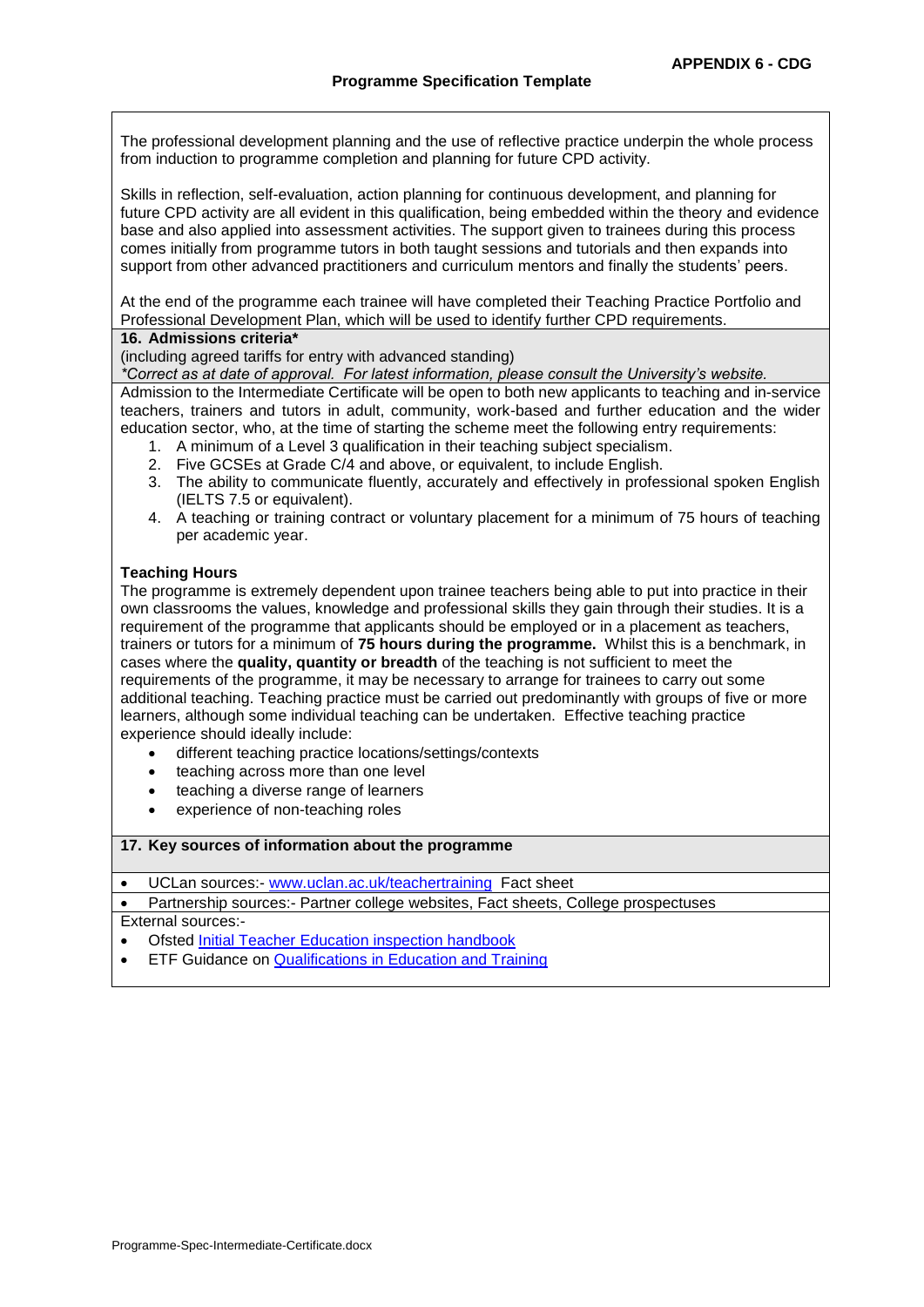# **18. Curriculum Skills Map**

**Please tick in the relevant boxes where individual Programme Learning Outcomes are being assessed**

|               |                     |                   | <b>Programme Learning Outcomes</b> |                         |                        |                       |  |  |  |  |  |  |  |
|---------------|---------------------|-------------------|------------------------------------|-------------------------|------------------------|-----------------------|--|--|--|--|--|--|--|
|               |                     | Core (C),         |                                    |                         |                        | Other skills relevant |  |  |  |  |  |  |  |
|               |                     | <b>Compulsory</b> |                                    |                         |                        | to employability and  |  |  |  |  |  |  |  |
| <b>Module</b> |                     | (COMP) or         | Knowledge and                      | <b>Subject-specific</b> |                        | personal              |  |  |  |  |  |  |  |
| Level Code    | <b>Module Title</b> | <b>Option</b> (O) | understanding                      | <b>Skills</b>           | <b>Thinking Skills</b> | development           |  |  |  |  |  |  |  |

|                                |               |                                                  |      | A <sub>1</sub>    | A2 | A3        | A <sub>4</sub> | <b>B1</b>                 | B <sub>2</sub>    | B <sub>3</sub> | <b>B4</b>         | C <sub>1</sub> | C <sub>2</sub> | C <sub>3</sub> | C <sub>4</sub> | D <sub>1</sub> | D <sub>2</sub> | D <sub>3</sub> | D <sub>4</sub> |
|--------------------------------|---------------|--------------------------------------------------|------|-------------------|----|-----------|----------------|---------------------------|-------------------|----------------|-------------------|----------------|----------------|----------------|----------------|----------------|----------------|----------------|----------------|
| ທ<br>$\overline{\bullet}$<br>۵ |               | Curriculum Design and<br>Assessment              |      |                   |    |           |                |                           |                   |                |                   |                |                |                |                |                |                |                |                |
|                                | <b>TS2304</b> |                                                  | Comp | $\checkmark$<br>∧ |    |           |                |                           | $\checkmark$<br>⌒ |                | $\checkmark$<br>⌒ | ∧              |                |                |                |                |                |                |                |
| 4<br>ᇤ                         | <b>TS1107</b> | Teaching, Learning and<br>Assessment             | Comp | ∧                 | ⋏  | $\lambda$ |                | $\checkmark$<br>$\lambda$ | $\lambda$         | $\sim$         | ⌒                 | ⋏              | X              |                |                | $\sim$         | $\sim$         |                |                |
| ΣÎ<br>┙                        |               | TS1106 Preparation for Education<br>and Training | Comp | ⌒                 |    |           |                | $\checkmark$<br>⌒         |                   |                |                   |                |                |                |                |                |                |                |                |

*Note: Mapping to other external frameworks, e.g. professional/statutory bodies, will be included within Student Course Handbooks*